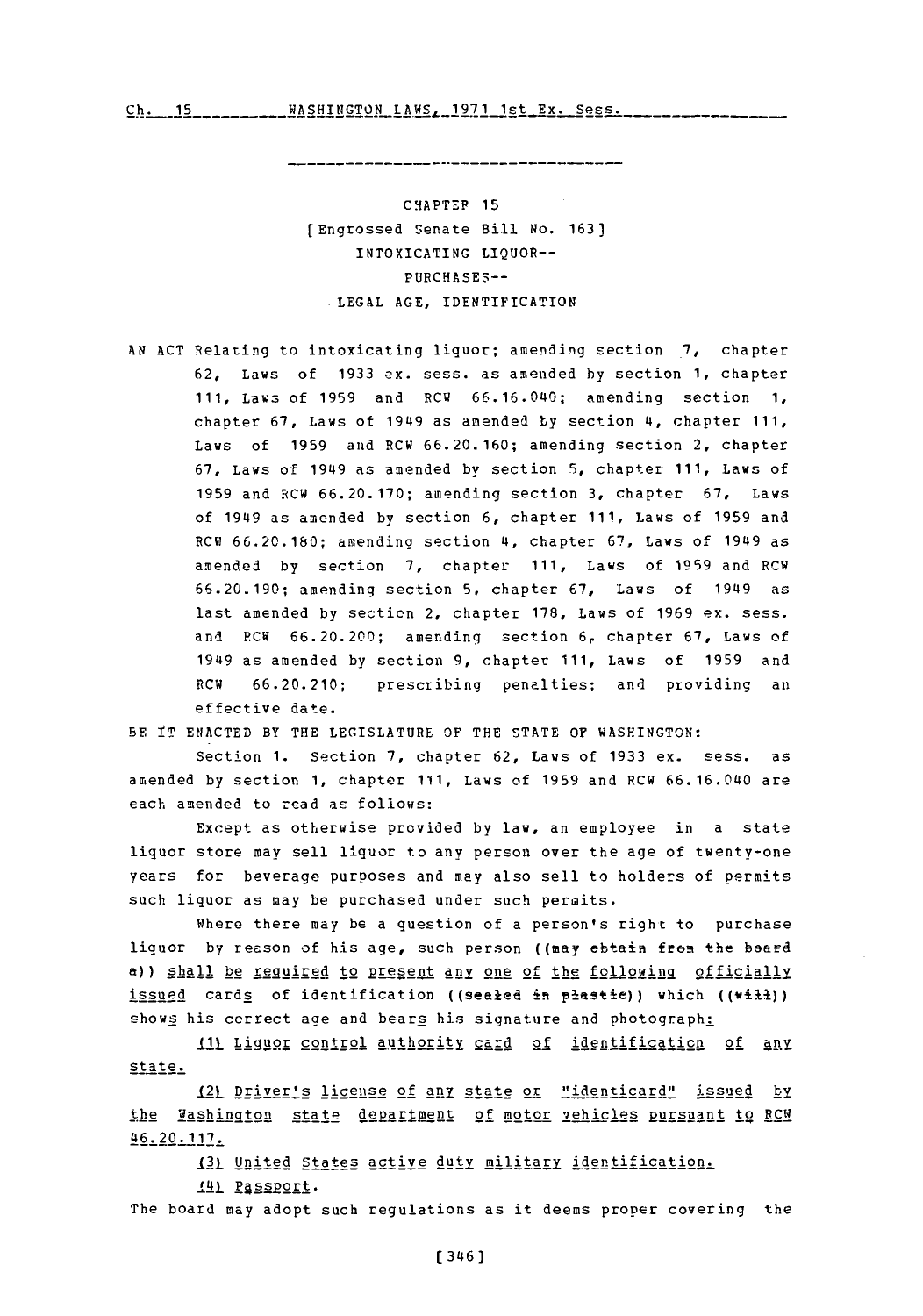((issuance)) acceptance of such cards of identification.

**Nc** liquor sold under this section shall be delivered until the purchaser has paid for *the* liquor in cash.

Sec. 2. Section **1,** chapter **67,** Laws of 1949 as amended **by** section **U,** chapter **111,** Laws of **1959** and RCW **66.20.160** are each amended to read as follows:

Words and phrases as used in **PCW 66.20.160** to **66.20.21C,** inclusive, shall have the following meaning:

"Card of identification" means ((a)) any one of those cards ((as previeled)) descr~gibed in RCW **66.16.040** ((as m *en~ded* **by** this act **14959 e** 444 section **l9)).**

"Licensee" means the holder of a retail liquor license issued **by** the board, and includes any employee or agent of the licensee.

Sec. 3. Section 2, chapter 67, Laws of 1949 as amended by section **5,** chapter **111,** Laws of **1959** and RCW **66.20.170** are each amended to read as follows:

((The)) A card of identification may for the purpose of this title and for the purpose of procuring liquor, be accepted as an identification card **by** any licensee and as evidence of legal age of the person ((to whom such permit was issued)) presenting such card, provided the licensee complies with the conditions and procedures prescribed herein and such regulations as may be made **by** the board.

Sec. 4. Section **3,** chapter **67,** Laws of 1949 as amended **by** section **6,** chapter **111,** Laws of **1959** and RCW **66.20.180** are each amended to read as follows:

((The)) **A** card of identification shall be presented **by** the holder thereof upon request of any licensee for the purpose of aiding the licensee to determine whether or not such person is at least twenty-one years of age when such person desires to procure liquor from a licensed establishment.

Sec. **5.** Section **4,** chapter **67,** Laws of 1949 as amended **by** section **7,** chapter **111,** Laws of **1959** and RCW **66.20.190** are each amended to read as follows:

Tn addition to the presentation **by** the holder and verification **by** the licensee of such card of identification, the licensee shall require the person whose age may be in question to sign a certification card and ((place the date and)) record an accurate description and serial number of his card of identification thereon. Such statement shall be upon a five-inch **by** eight-inch file card, which card shall be filed alphabetically **by** the licensee at or before the close of business on the day on which the statement is executed, in the file box containing a suitable alphabetical index and the card shall be subject to examination **by** any peace officer or agent. or employee of the board at all times.

Sec. **6.** Section **5,** chapter **67,** Laws of 1949 as last amended